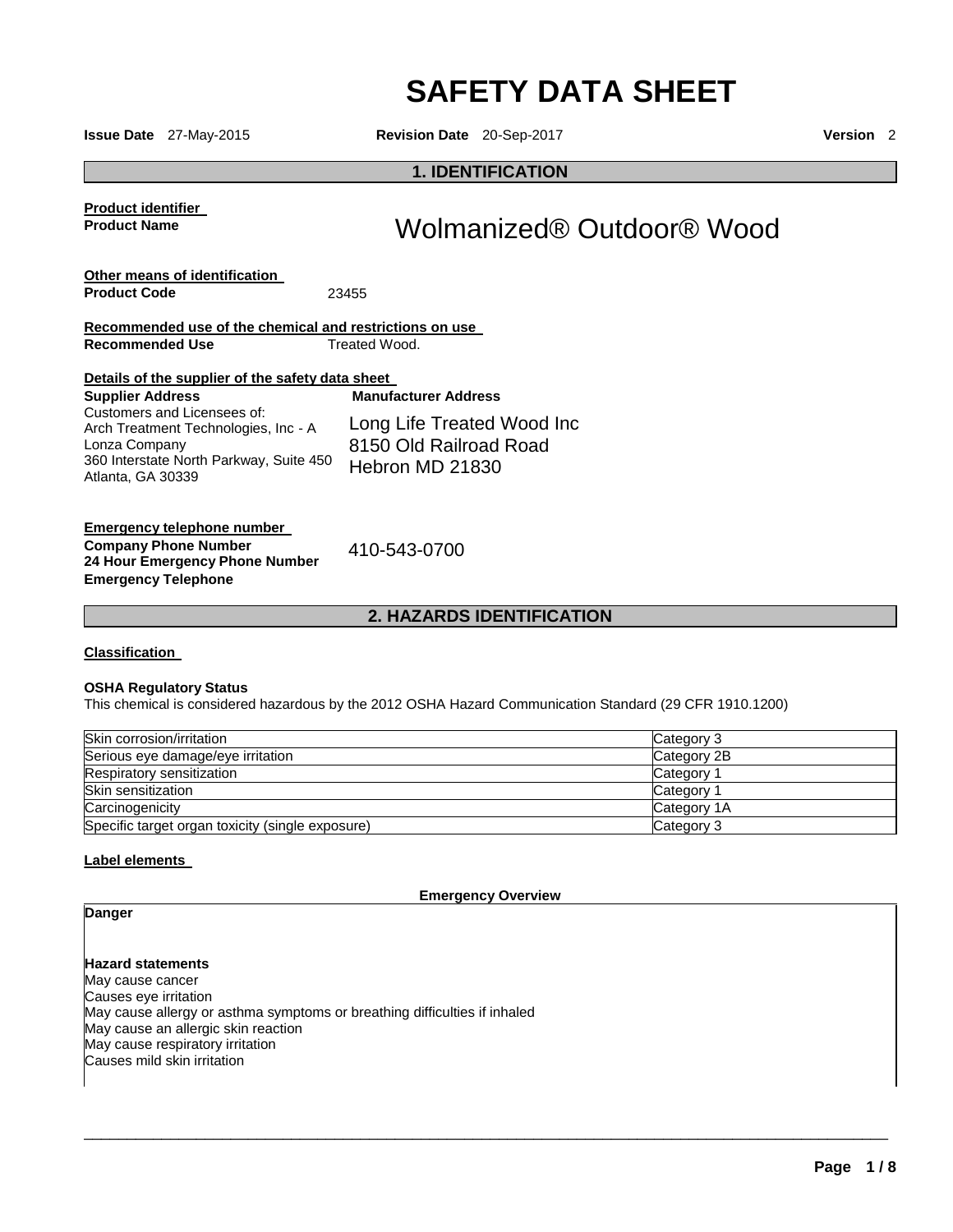

#### **Precautionary Statements - Prevention**

Obtain special instructions before use Do not handle until all safety precautions have been read and understood Use personal protective equipment as required Wash face, hands and any exposed skin thoroughly after handling Avoid breathing dust/fume/gas/mist/vapors/spray Use only outdoors or in a well-ventilated area

#### **Precautionary Statements - Response**

IF exposed or concerned: Get medical advice/attention IF IN EYES: Rinse cautiously with water for several minutes. Remove contact lenses, if present and easy to do. Continue rinsing If eye irritation persists: Get medical advice/attention IF INHALED: Remove victim to fresh air and keep at rest in a position comfortable for breathing

#### **Hazards not otherwise classified (HNOC)**

Not applicable

#### **Other Information**

Causes mild skin irritation

Unknown acute toxicity Mo information available

#### **3. COMPOSITION/INFORMATION ON INGREDIENTS**

#### **Substance**

This material is considered hazardous by the OSHA Hazard Communication Standard (29 CFR 1910.1200).

| <b>Chemical Name</b>        | CAS No.             | Weight-%    | <b>Trade Secret</b> |
|-----------------------------|---------------------|-------------|---------------------|
| Wood and Wood Dust          | <b>NOT ASSIGNED</b> | 99<br>- 100 |                     |
| Copper Ethanolamine Complex | 14215-52-2          |             |                     |

#### **4. FIRST AID MEASURES**

#### **Description of first aid measures**

| <b>General advice</b> | In case of accident or unwellness, seek medical advice immediately (show directions for use<br>or safety data sheet if possible).                                     |
|-----------------------|-----------------------------------------------------------------------------------------------------------------------------------------------------------------------|
| Eye contact           | Immediately flush with plenty of water. After initial flushing, remove any contact lenses and<br>continue flushing for at least 15 minutes. Do not rub affected area. |
| <b>Skin contact</b>   | IF ON SKIN (or hair): Remove/Take off immediately all contaminated clothing. Rinse skin<br>with water/shower.                                                         |
| <b>Inhalation</b>     | Remove to fresh air. Call a physician immediately. If not breathing, give artificial respiration.                                                                     |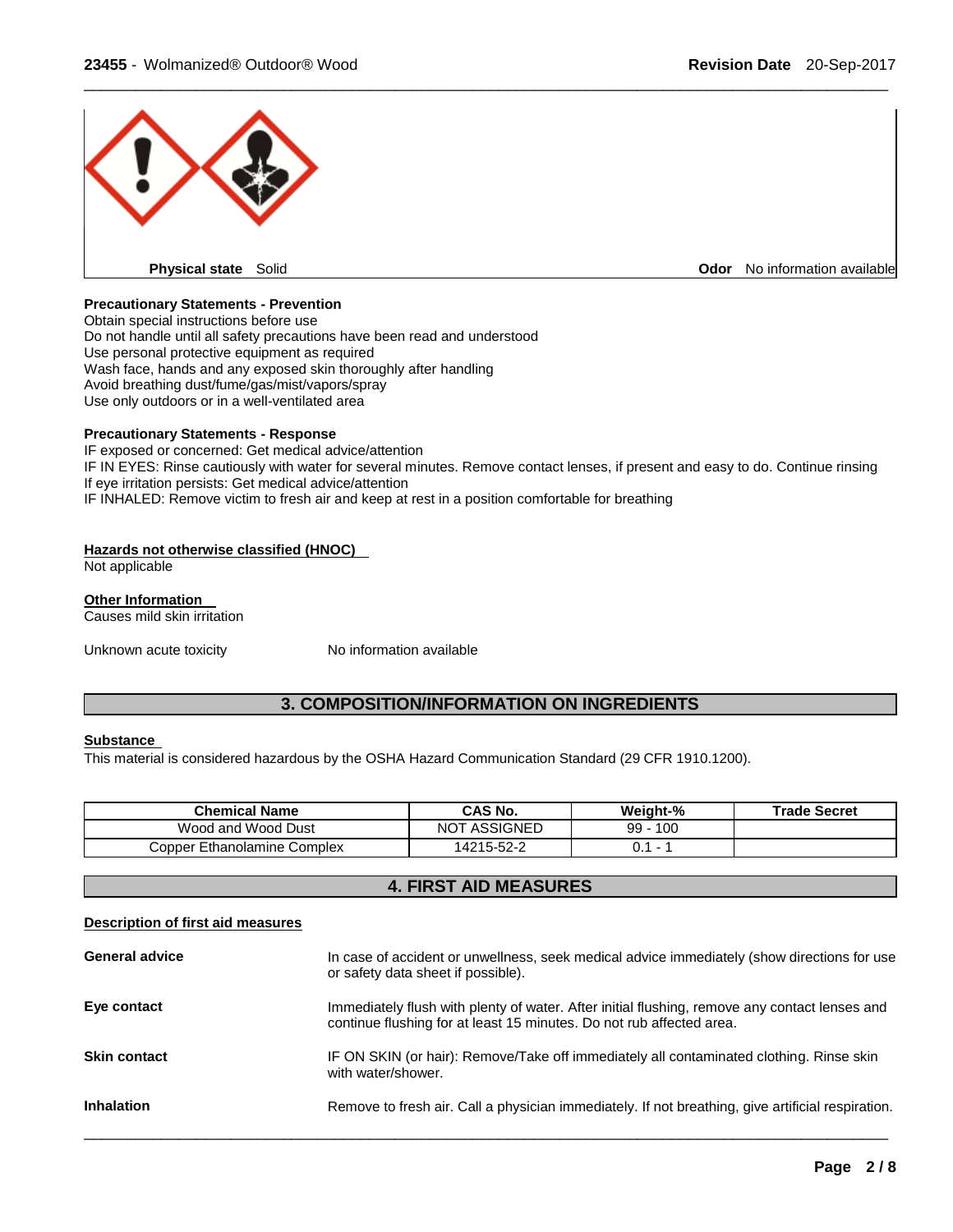| Ingestion                                                                  | If swallowed, call a poison control center or physician immediately. If swallowed, do not<br>induce vomiting: seek medical advice immediately and show this container or label. |  |
|----------------------------------------------------------------------------|---------------------------------------------------------------------------------------------------------------------------------------------------------------------------------|--|
| Most important symptoms and effects, both acute and delayed                |                                                                                                                                                                                 |  |
| <b>Symptoms</b>                                                            | See Section 11: TOXICOLOGICAL INFORMATION.                                                                                                                                      |  |
| Indication of any immediate medical attention and special treatment needed |                                                                                                                                                                                 |  |
| Note to physicians                                                         | May cause sensitization in susceptible persons. Treat symptomatically.                                                                                                          |  |

#### **5. FIRE-FIGHTING MEASURES**

#### **Suitable extinguishing media**

Use extinguishing measures that are appropriate to local circumstances and the surrounding environment. Carbon dioxide (CO2). Water spray or fog.

**Unsuitable extinguishing media** Do not use a solid water stream as it may scatter and spread fire.

#### **Specific hazards arising from the chemical**

In the event of fire and/or explosion do not breathe fumes. May cause sensitization in susceptible persons.

Hazardous combustion products Carbon monoxide. Carbon dioxide (CO2). Nitrogen oxides (NOx).

**Explosion data Sensitivity to Mechanical Impact** None. **Sensitivity to Static Discharge** None.

#### **Protective equipment and precautions for firefighters**

As in any fire, wear self-contained breathing apparatus pressure-demand, MSHA/NIOSH (approved or equivalent) and full protective gear.

#### **6. ACCIDENTAL RELEASE MEASURES**

#### **Personal precautions, protective equipment and emergency procedures**

| <b>Personal precautions</b>                          | Ensure adequate ventilation, especially in confined areas.                                                                                                                                                                                                                                                                                                                                       |  |
|------------------------------------------------------|--------------------------------------------------------------------------------------------------------------------------------------------------------------------------------------------------------------------------------------------------------------------------------------------------------------------------------------------------------------------------------------------------|--|
| For emergency responders                             | Use personal protection recommended in Section 8.                                                                                                                                                                                                                                                                                                                                                |  |
| <b>Environmental precautions</b>                     |                                                                                                                                                                                                                                                                                                                                                                                                  |  |
| <b>Environmental precautions</b>                     | See Section 12: ECOLOGICAL INFORMATION.                                                                                                                                                                                                                                                                                                                                                          |  |
| Methods and material for containment and cleaning up |                                                                                                                                                                                                                                                                                                                                                                                                  |  |
| <b>Methods for containment</b>                       | Cover powder spill with plastic sheet or tarp to minimize spreading.                                                                                                                                                                                                                                                                                                                             |  |
| Methods for cleaning up                              | Cover powder spill with plastic sheet or tarp to minimize spreading and keep powder dry.<br>Take up mechanically, placing in appropriate containers for disposal. Avoid creating dust.<br>Clean contaminated surface thoroughly. Pick up and transfer to properly labeled containers.<br>After cleaning, flush away traces with water. Take precautionary measures against static<br>discharges. |  |

#### **7. HANDLING AND STORAGE**

\_\_\_\_\_\_\_\_\_\_\_\_\_\_\_\_\_\_\_\_\_\_\_\_\_\_\_\_\_\_\_\_\_\_\_\_\_\_\_\_\_\_\_\_\_\_\_\_\_\_\_\_\_\_\_\_\_\_\_\_\_\_\_\_\_\_\_\_\_\_\_\_\_\_\_\_\_\_\_\_\_\_\_\_\_\_\_\_\_\_\_\_\_

#### **Precautions for safe handling**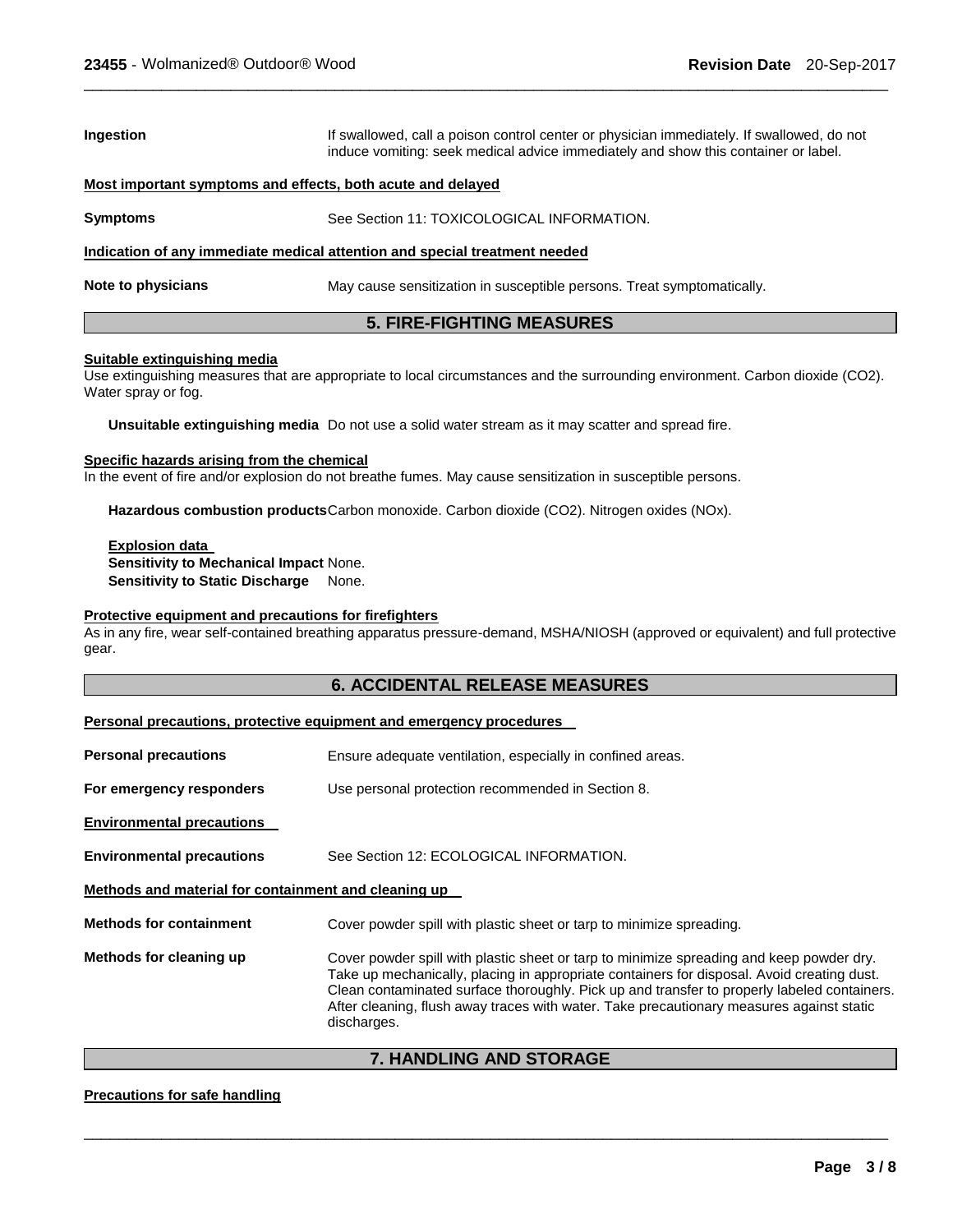| Advice on safe handling   | Do not burn treated wood. Do not use pressure treated chips or sawdust as mulch. Use with<br>local exhaust ventilation. May form combustible dust concentrations in air. Take<br>precautionary measures against static discharges. Avoid contact with skin, eyes or clothing.<br>Wash contaminated clothing before reuse. Do not eat, drink or smoke when using this<br>product. Do not breathe dust/fume/gas/mist/vapors/spray. |
|---------------------------|----------------------------------------------------------------------------------------------------------------------------------------------------------------------------------------------------------------------------------------------------------------------------------------------------------------------------------------------------------------------------------------------------------------------------------|
|                           | Conditions for safe storage, including any incompatibilities                                                                                                                                                                                                                                                                                                                                                                     |
| <b>Storage Conditions</b> | Avoid generation of dust.                                                                                                                                                                                                                                                                                                                                                                                                        |

#### **8. EXPOSURE CONTROLS/PERSONAL PROTECTION**

#### **Control parameters**

| <b>Chemical Name</b>                      | <b>ACGIH TLV</b>                                                                | <b>OSHA PEL</b>                                                              | <b>NIOSH IDLH</b> |
|-------------------------------------------|---------------------------------------------------------------------------------|------------------------------------------------------------------------------|-------------------|
| Wood and Wood Dust<br><b>NOT ASSIGNED</b> | 1.0 mg/m $3$ Inhalable,<br>0.5 mg/m <sup>3</sup> Inhalable Western Red<br>Cedar | 15 mg/m <sup>3</sup> Total Dust<br>5.0 mg/m <sup>3</sup> Respirable Fraction |                   |

#### **Appropriate engineering controls**

**Engineering Controls** Showers. Eyewash stations. Ventilation: Saw, cut or machine wood outdoors or in well ventilated areas. Due to the explosive potential of dust when suspended in air, precautions should be taken when sawing, sanding, or machining wood or wood products to prevent sparks or other ignition sources. If required, use wet methods and/or explosion suppression systems to reduce generation of dust. Local exhaust ventilation is recommended when sawing, sanding, or machining this product. General dilution ventilation is recommended in processing and storage areas.

#### **Individual protection measures, such as personal protective equipment**

**Incompatible materials None known based on information supplied.** 

| <b>Eye/face protection</b>            | Use safety glasses with side shields or chemical goggles when sawing or cutting treated or<br>untreated wood.                                                                                                                                                                                                |
|---------------------------------------|--------------------------------------------------------------------------------------------------------------------------------------------------------------------------------------------------------------------------------------------------------------------------------------------------------------|
| Skin and body protection              | Wear leather gloves. Wear long sleeve shirt, pants, and steel-toed shoes when handling<br>treated or untreated wood.                                                                                                                                                                                         |
| <b>Respiratory protection</b>         | None normally required. When sawing or cutting treated or untreated wood, wear a NIOSH<br>approved N95 or better dust mask.                                                                                                                                                                                  |
| <b>General Hygiene Considerations</b> | Handle in accordance with good industrial hygiene and safety practice. Do not eat, drink or<br>smoke when using this product. Take off all contaminated clothing and wash it before reuse.<br>Avoid contact with skin, eyes or clothing. Wash face, hands and any exposed skin thoroughly<br>after handling. |

#### **9. PHYSICAL AND CHEMICAL PROPERTIES**

\_\_\_\_\_\_\_\_\_\_\_\_\_\_\_\_\_\_\_\_\_\_\_\_\_\_\_\_\_\_\_\_\_\_\_\_\_\_\_\_\_\_\_\_\_\_\_\_\_\_\_\_\_\_\_\_\_\_\_\_\_\_\_\_\_\_\_\_\_\_\_\_\_\_\_\_\_\_\_\_\_\_\_\_\_\_\_\_\_\_\_\_\_

#### **Information on basic physical and chemical properties**

| <b>Physical state</b>          | Solid                    |                |          |
|--------------------------------|--------------------------|----------------|----------|
| Appearance                     | No information available | Odor           |          |
| Color                          | Slightly green           | Odor threshold |          |
| <b>Property</b>                | <b>Values</b>            | <b>Remarks</b> | • Method |
| pH                             | No information available |                |          |
| Melting point / freezing point | No information available |                |          |
| Boiling point / boiling range  | No information available |                |          |
| <b>Flash point</b>             |                          |                |          |
| <b>Evaporation rate</b>        | No information available |                |          |

**No information available No information available**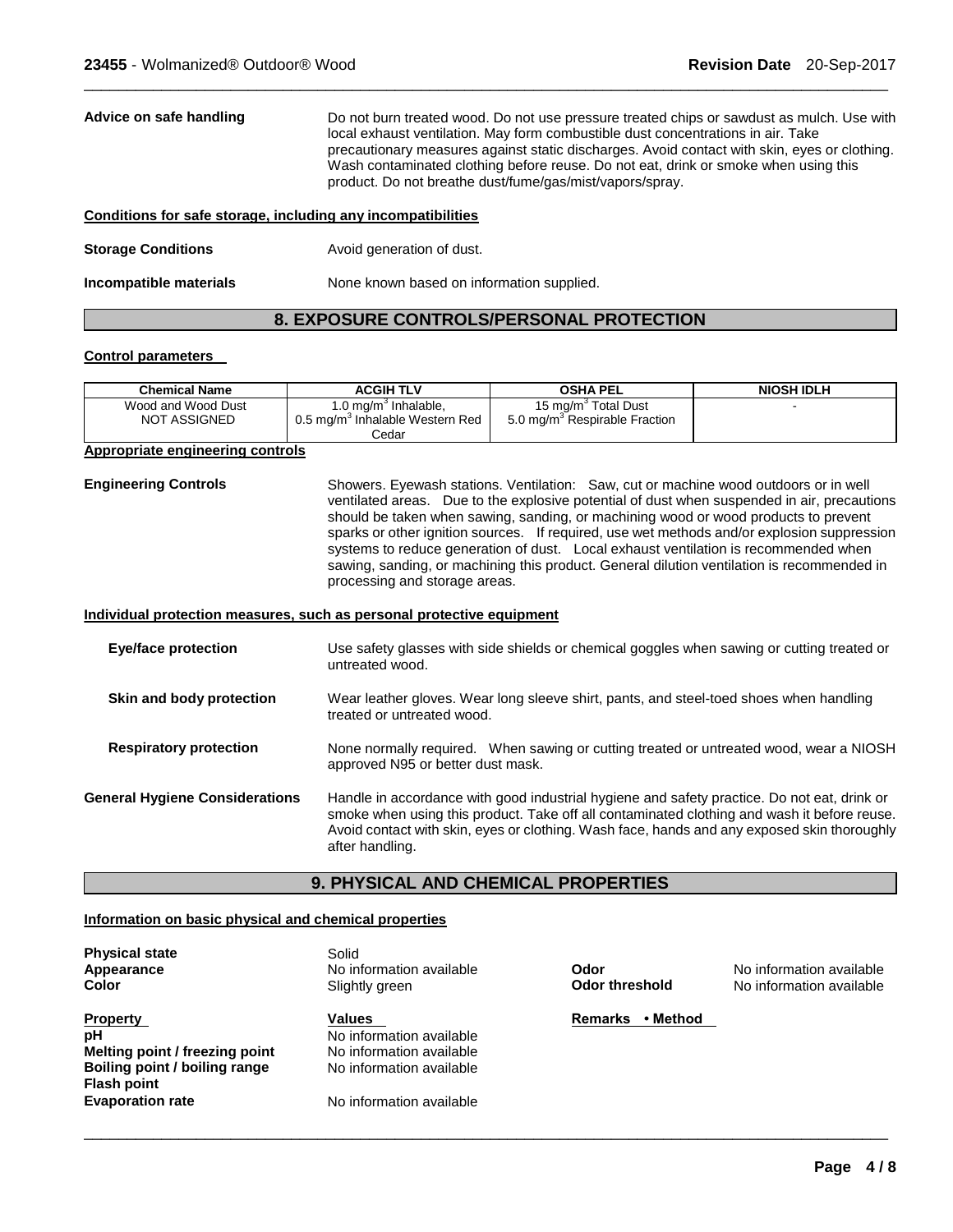| гтанннарнцу (Sonu, yas)          |
|----------------------------------|
| <b>Flammability Limit in Air</b> |
| Upper flammability limit:        |
| Lower flammability limit:        |
| Vapor pressure                   |
| Vapor density                    |
| <b>Relative density</b>          |
| <b>Water solubility</b>          |
| Solubility in other solvents     |
| <b>Partition coefficient</b>     |
| <b>Autoignition temperature</b>  |
| <b>Decomposition temperature</b> |
| <b>Kinematic viscosity</b>       |
| <b>Dynamic viscosity</b>         |
| <b>Explosive properties</b>      |
| <b>Oxidizing properties</b>      |

#### **Other Information**

**Flammability (solid, gas)** No information available

No information available **Lower flammability limit:** No information available **Vapor pressure** No information available **No information available Relative density** No information available **No information available No information available No information available No information available No information available No information available No information available Explosive properties** No information available **Oxidizing properties** No information available

**Softening point No information available**<br> **Molecular weight No information available Molecular weight <br>VOC Content (%) <br>No information available<br>Note information available No information available Density Density Density No information available Bulk density No information available Bulk density** No information available

#### **10. STABILITY AND REACTIVITY**

\_\_\_\_\_\_\_\_\_\_\_\_\_\_\_\_\_\_\_\_\_\_\_\_\_\_\_\_\_\_\_\_\_\_\_\_\_\_\_\_\_\_\_\_\_\_\_\_\_\_\_\_\_\_\_\_\_\_\_\_\_\_\_\_\_\_\_\_\_\_\_\_\_\_\_\_\_\_\_\_\_\_\_\_\_\_\_\_\_\_\_\_\_

#### **Reactivity**

No data available

#### **Chemical stability**

Stable under recommended storage conditions.

#### **Possibility of Hazardous Reactions**

None under normal processing.

#### **Conditions to avoid**

Extremes of temperature and direct sunlight.

#### **Incompatible materials**

None known based on information supplied.

#### **Hazardous Decomposition Products**

None known based on information supplied.

#### **11. TOXICOLOGICAL INFORMATION**

#### **Information on likely routes of exposure**

#### **Product Information**

| <b>Inhalation</b>   | WOOD and WOOD DUST :. May cause cancer. May cause sensitization by inhalation. May<br>cause allergy or asthma symptoms or breathing difficulties if inhaled. |
|---------------------|--------------------------------------------------------------------------------------------------------------------------------------------------------------|
| Eye contact         | WOOD and WOOD DUST :. Irritating to eyes.                                                                                                                    |
| <b>Skin contact</b> | WOOD and WOOD DUST :. May cause irritation. May cause allergic skin reaction.                                                                                |
| Ingestion           | WOOD and WOOD DUST: Harmful if swallowed.                                                                                                                    |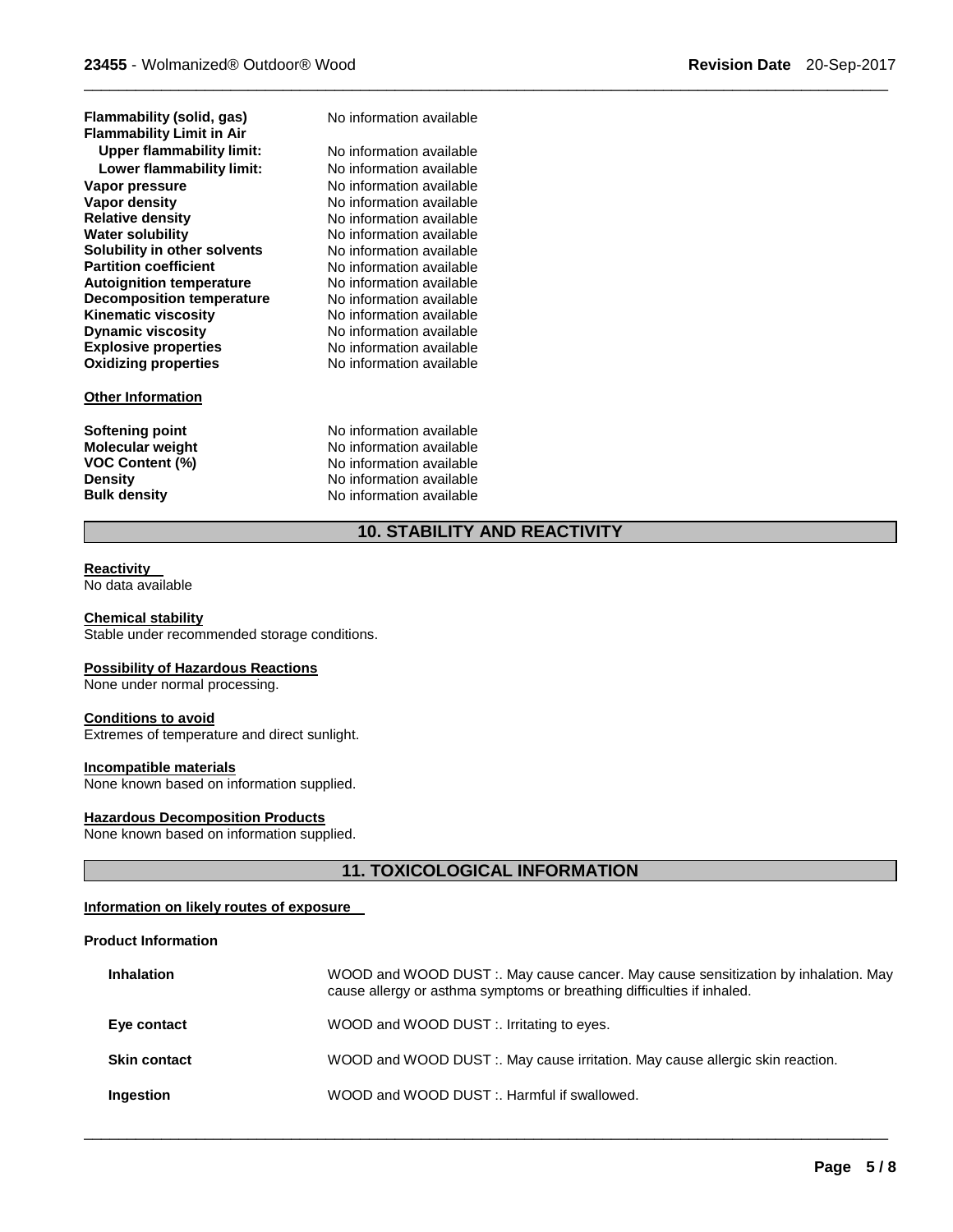Note:  $RT = Rat$ RBT = Rabbit MSE = Mouse GP = Guinea Pig  $V = Vapour$ 

#### **Information on toxicological effects**

**Symptoms** No information available.

#### **Delayed and immediate effects as well as chronic effects from short and long-term exposure**

| <b>Chemical Name</b>                                     | <b>ACGIH</b> | <b>IARC</b> | <b>NTP</b> | OSHA |
|----------------------------------------------------------|--------------|-------------|------------|------|
| Wood and Wood Dust<br><b>ASSIGNED</b><br>NO <sup>-</sup> |              | Group       | . .        |      |

\_\_\_\_\_\_\_\_\_\_\_\_\_\_\_\_\_\_\_\_\_\_\_\_\_\_\_\_\_\_\_\_\_\_\_\_\_\_\_\_\_\_\_\_\_\_\_\_\_\_\_\_\_\_\_\_\_\_\_\_\_\_\_\_\_\_\_\_\_\_\_\_\_\_\_\_\_\_\_\_\_\_\_\_\_\_\_\_\_\_\_\_\_

*IARC (International Agency for Research on Cancer)*

*Group 1 - Carcinogenic to Humans* 

*OSHA (Occupational Safety and Health Administration of the US Department of Labor)*

*X - Present* 

#### **Numerical measures of toxicity - Product Information**

**ATEmix (oral) ATEmix (dermal) ATEmix (inhalation-gas) ATEmix (inhalation-dust/mist) ATEmix (inhalation-vapor)** 

#### **Numerical measures of toxicity**

#### **12. ECOLOGICAL INFORMATION**

**Ecotoxicity** 

| Persistence and degradability |
|-------------------------------|
| No information available.     |
|                               |

#### **Bioaccumulation**

No information available.

#### **Other adverse effects** No information available

#### **13. DISPOSAL CONSIDERATIONS**

**Waste treatment methods**

**Disposal of wastes** This material, as supplied, is not a hazardous waste according to Federal regulations (40 CFR 261). Dispose of in accordance with federal, state and local regulations.

**Contaminated packaging Mo information available.** 

#### **14. TRANSPORT INFORMATION**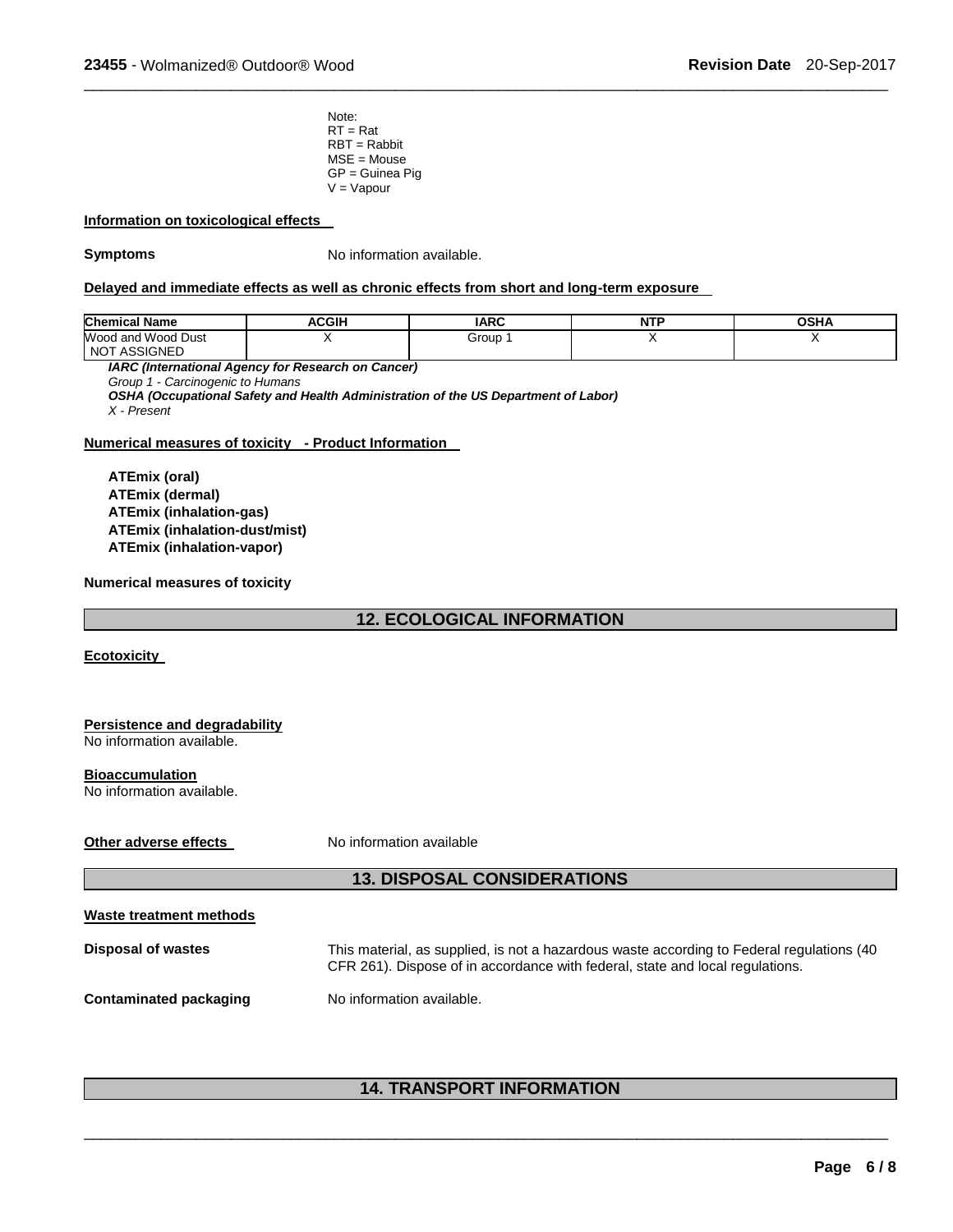**DOT** Not regulated

### **15. REGULATORY INFORMATION**

\_\_\_\_\_\_\_\_\_\_\_\_\_\_\_\_\_\_\_\_\_\_\_\_\_\_\_\_\_\_\_\_\_\_\_\_\_\_\_\_\_\_\_\_\_\_\_\_\_\_\_\_\_\_\_\_\_\_\_\_\_\_\_\_\_\_\_\_\_\_\_\_\_\_\_\_\_\_\_\_\_\_\_\_\_\_\_\_\_\_\_\_\_

| Complies |
|----------|
| Complies |
| Complies |
| Complies |
| Complies |
| Complies |
| Complies |
| Complies |
|          |

#### **Legend:**

**TSCA** - United States Toxic Substances Control Act Section 8(b) Inventory

**DSL/NDSL** - Canadian Domestic Substances List/Non-Domestic Substances List

**EINECS/ELINCS** - European Inventory of Existing Chemical Substances/European List of Notified Chemical Substances

**ENCS** - Japan Existing and New Chemical Substances

**IECSC** - China Inventory of Existing Chemical Substances

**KECL** - Korean Existing and Evaluated Chemical Substances

**PICCS** - Philippines Inventory of Chemicals and Chemical Substances

**AICS** - Australian Inventory of Chemical Substances

#### **US Federal Regulations**

#### **SARA 313**

Section 313 of Title III of the Superfund Amendments and Reauthorization Act of 1986 (SARA). This product does not contain any chemicals which are subject to the reporting requirements of the Act and Title 40 of the Code of Federal Regulations, Part 372

| SARA 311/312 Hazard Categories    |     |
|-----------------------------------|-----|
| Acute health hazard               | Yes |
| <b>Chronic Health Hazard</b>      | Yes |
| Fire hazard                       | Yes |
| Sudden release of pressure hazard | Nο  |
| <b>Reactive Hazard</b>            | N٥  |

#### **CWA (Clean Water Act)**

This product contains the following substances which are regulated pollutants pursuant to the Clean Water Act (40 CFR 122.21 and 40 CFR 122.42)

Copper Ethanolamine Complex is expressed as Copper

| <b>Chemical Name</b>                         | <b>CWA - Reportable</b><br>Quantities | <b>CWA - Toxic Pollutants</b> | <b>CWA - Priority Pollutants</b> | <b>CWA - Hazardous</b><br><b>Substances</b> |
|----------------------------------------------|---------------------------------------|-------------------------------|----------------------------------|---------------------------------------------|
| Copper Ethanolamine<br>Complex<br>14215-52-2 |                                       |                               |                                  |                                             |

#### **CERCLA**

This material, as supplied, contains one or more substances regulated as a hazardous substance under the Comprehensive Environmental Response Compensation and Liability Act (CERCLA) (40 CFR 302)